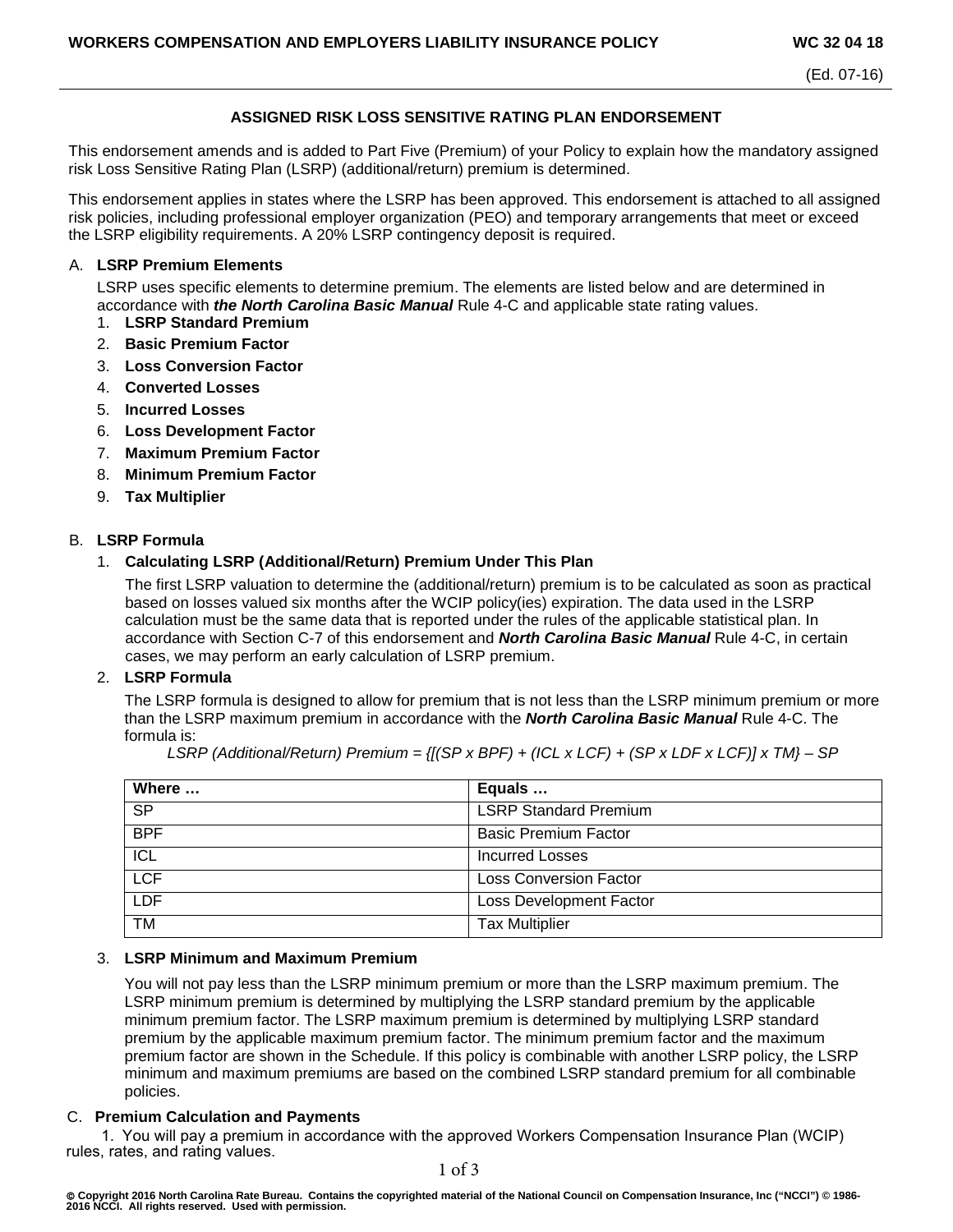- 2. You will pay an LSRP contingency deposit that will equal 20% of the LSRP standard premium.
- 3. Your LSRP (additional/return) premium is determined after the policy period ends.
- 4. The first valuation of LSRP premium is determined using all loss information valued as of six months after policy expiration or as soon as practical. Three additional annual premium adjustment calculations shall be made based on losses valued at 30, 42, and 54 months after the month in which the policy became effective.
- 5. We must valuate the policy annually after the first valuation and subsequent valuations as needed (up to four valuations). We will not need to do subsequent valuations if there are no open losses.
- 6. If we are notified that the employer has declared bankruptcy, we must file for Proof of Claim.
- 7. We may make a special adjustment for the purpose of calculating LSRP premium to determine if additional or return premium is due when the policy is cancelled and/or you:
	- Are in noncompliance with policy terms and conditions
	- Have declared bankruptcy
	- Have defaulted on your premium
	- Are involved in any liquidation, reorganization, or receivership
	- Disposed of all, or substantially all, of your assets

You or the bankruptcy estate, if applicable, is responsible for any additional premium due as a result of any special valuations or other applicable remaining valuations.

8. After each valuation, you will pay to us the amount due within 30 days. If you fail to pay all LSRP premium due, your current policy will be cancelled in accordance with the WCIP rules, state law, or NCCI's *Assigned Carrier Performance Standards*, whichever is more restrictive. You will no longer be in good faith eligible for coverage under the applicable WCIP.

## D. **Evasion of LSRP**

- 1. If you take actions for the purpose of avoiding the application of LSRP, or for otherwise legitimate business reasons that nonetheless result in the improper calculation and/or application of LSRP, regardless of intent, any action that results in the miscalculation and/or misapplication of LSRP determined in accordance with the LSRP rules is prohibited. These actions include, but are not limited to:
	- Misrepresentation and/or miscalculation of payroll at application, audit, or renewal
	- Failure to report changes in ownership or ownership information according to the WCIP and NCCI's *Experience Rating Plan Manual*
	- Violation of any of the terms and conditions under the policy(ies) for which the WCIP policy(ies) was issued
	- Failure to allow us and/or the Plan Administrator and/or rating organization reasonable access to your facilities or files and records for audit or inspection
	- Failure to disclose to us and/or the Plan Administrator and/or rating organization the full nature and scope of your exposure or business operations
- 2. In such circumstances, we and/or the Plan Administrator and/or rating organization may obtain any information that indicates evasion or improper calculation or application of LSRP due to actions including, but not limited to, those listed above. We and/or the Plan Administrator and/or rating organization will act to ensure the proper calculation and application of LSRP to inception of all current and preceding WCIP policies impacted by these actions.

# E. **Cancellation**

- 1. If your policy is cancelled, LSRP is applied in accordance with Part Five (Premium), E. of your workers compensation and employers liability insurance policy.
- 2. Cancellation of LSRP policies are subject to pro rata or short rate calculation of LSRP standard premium in accordance with LSRP rules located in the *North CarolinaBasic Manual*.
- 3. We must report noncompliance and any subsequent compliance to the Plan Administrator.
- 4. Cancelled LSRP policies are subject to all LSRP rules, as applicable.

2 0f 3